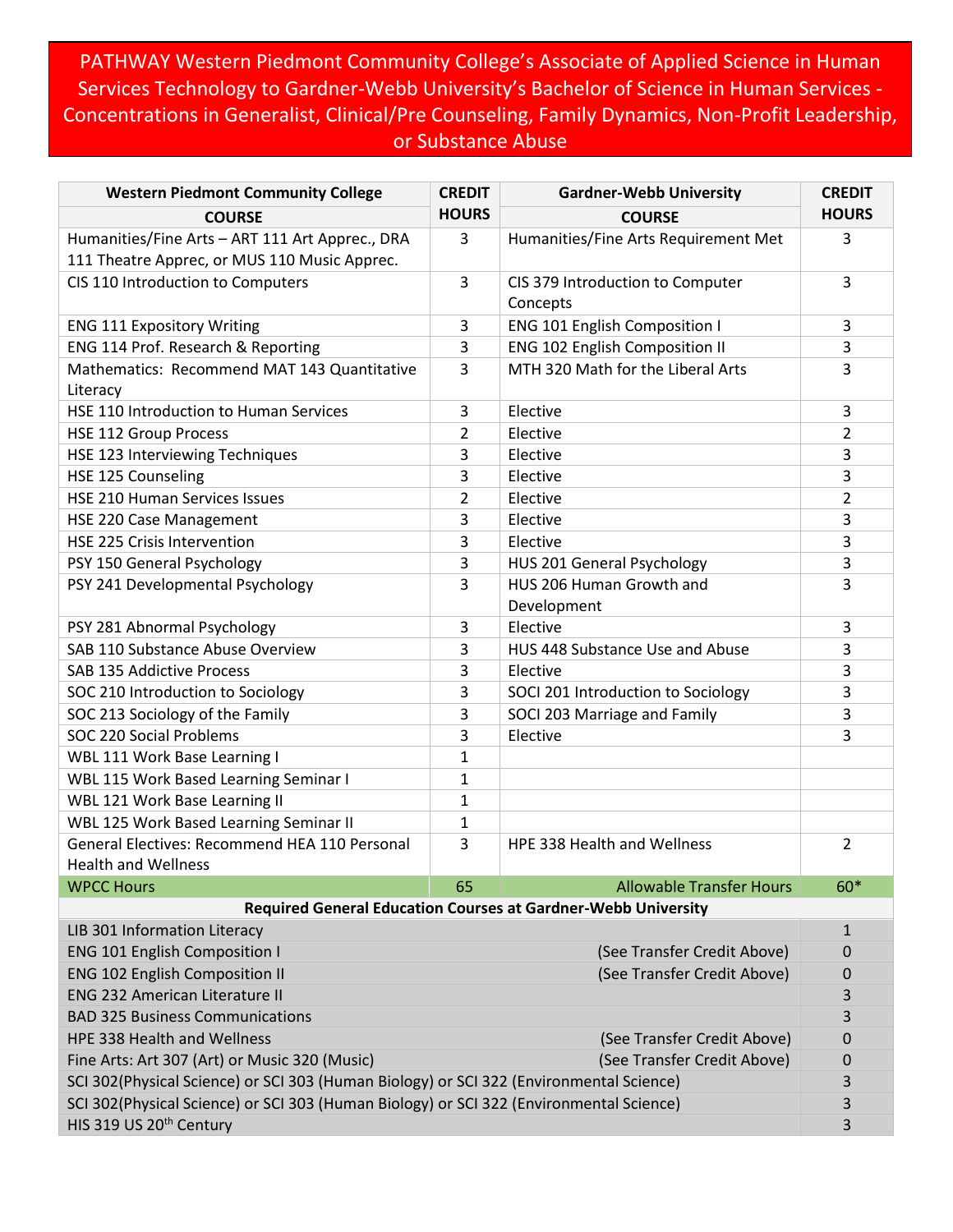| PSC 302 American Government                                       | 3                                          |  |  |  |
|-------------------------------------------------------------------|--------------------------------------------|--|--|--|
| REL 300 Old Testament Survey                                      | 3                                          |  |  |  |
| REL 301 New Testament Survey                                      | 3                                          |  |  |  |
| MTH 320 Math for the Liberal Arts                                 | (See Transfer Credit Above)<br>$\mathbf 0$ |  |  |  |
| <b>Required Courses in Human Services</b>                         |                                            |  |  |  |
| HUS 201 General Psychology                                        | (See Transfer Credit Above)<br>0           |  |  |  |
| HUS 206 Human Growth and Development                              | (See Transfer Credit Above)<br>0           |  |  |  |
| HUS 300 Ethical Issues in Human Services                          | 3                                          |  |  |  |
| <b>HUS 302 Group Dynamics</b>                                     | 3                                          |  |  |  |
| <b>HUS 304 Human Services Profession</b>                          | 3                                          |  |  |  |
| HUS 311 Diversity and Multicultural Foundations in Human Services | 3                                          |  |  |  |
| HUS 404 Case Management and Assessment                            | 3                                          |  |  |  |
| HUS 411 Applied Psychopathology                                   | 3                                          |  |  |  |
| HUS 426 Crisis, Trauma, and Intervention Strategy                 | 3                                          |  |  |  |
| HUS 499 Applications in Human Services                            | 3                                          |  |  |  |
| <b>Concentration in Generalist (Choose 3 Courses)</b>             |                                            |  |  |  |
| <b>HUS 320 Introduction to Clinical Practice</b>                  | 3                                          |  |  |  |
|                                                                   |                                            |  |  |  |
| HUS 374 Psychology of Religion                                    | 3                                          |  |  |  |
| HUS 399 Community Resource Development                            | 3                                          |  |  |  |
| HUS 402 Introduction to Counseling                                | 3                                          |  |  |  |
| HUS 406 Psychology of Personality                                 | 3                                          |  |  |  |
| HUS 412 Psychology of Aging                                       | 3                                          |  |  |  |
| HUS 413 Understanding Nonprofit Organizations                     | 3                                          |  |  |  |
| HUS 416 Leadership in the Helping Profession                      | 3                                          |  |  |  |
| <b>HUS 440 Family Dynamics</b>                                    | 3                                          |  |  |  |
| HUS 448 Substance Use and Abuse                                   | (See Transfer Credit Above)<br>0           |  |  |  |
| HUS 495 Internship in Human Services                              | 3                                          |  |  |  |
| HUS 497 Internship in Human Services                              | 3                                          |  |  |  |
| HUS 498 Internship in Human Services                              | 3                                          |  |  |  |
| <b>Elective Hours</b>                                             | 5                                          |  |  |  |
| <b>Concentration in Clinical / Pre-Counseling</b>                 |                                            |  |  |  |
| <b>HUS 320 Introduction to Clinical Practice</b>                  | 3                                          |  |  |  |
| HUS 402 Introduction to Counseling                                | 3                                          |  |  |  |
| HUS 406 Psychology of Personality                                 | 3                                          |  |  |  |
| <b>Elective Hours</b><br>$\overline{2}$                           |                                            |  |  |  |
| <b>Concentration in Family Dynamics</b>                           |                                            |  |  |  |
| HUS 399 Community Resource Development                            | 3                                          |  |  |  |
| HUS 412 Psychology of Aging                                       | 3                                          |  |  |  |
| <b>HUS 440 Family Dynamics</b>                                    | 3                                          |  |  |  |
| <b>Elective Hours</b>                                             | 2                                          |  |  |  |
| <b>Concentration in Non-Profit Leadership</b>                     |                                            |  |  |  |
| HUS 399 Community Resource Development                            | 3                                          |  |  |  |
| HUS 413 Understanding Nonprofit Organizations                     | 3                                          |  |  |  |
| HUS 416 Leadership in the Helping Profession                      | 3                                          |  |  |  |
| <b>Elective Hours</b><br>$\overline{2}$                           |                                            |  |  |  |
| <b>Concentration in Substance Abuse</b>                           |                                            |  |  |  |
| HUS 399 Community Resource Development                            | 3                                          |  |  |  |
| HUS 406 Psychology of Personality                                 | 3                                          |  |  |  |
| HUS 448 Substance Use and Abuse                                   | (See Transfer Credit Above)<br>0           |  |  |  |